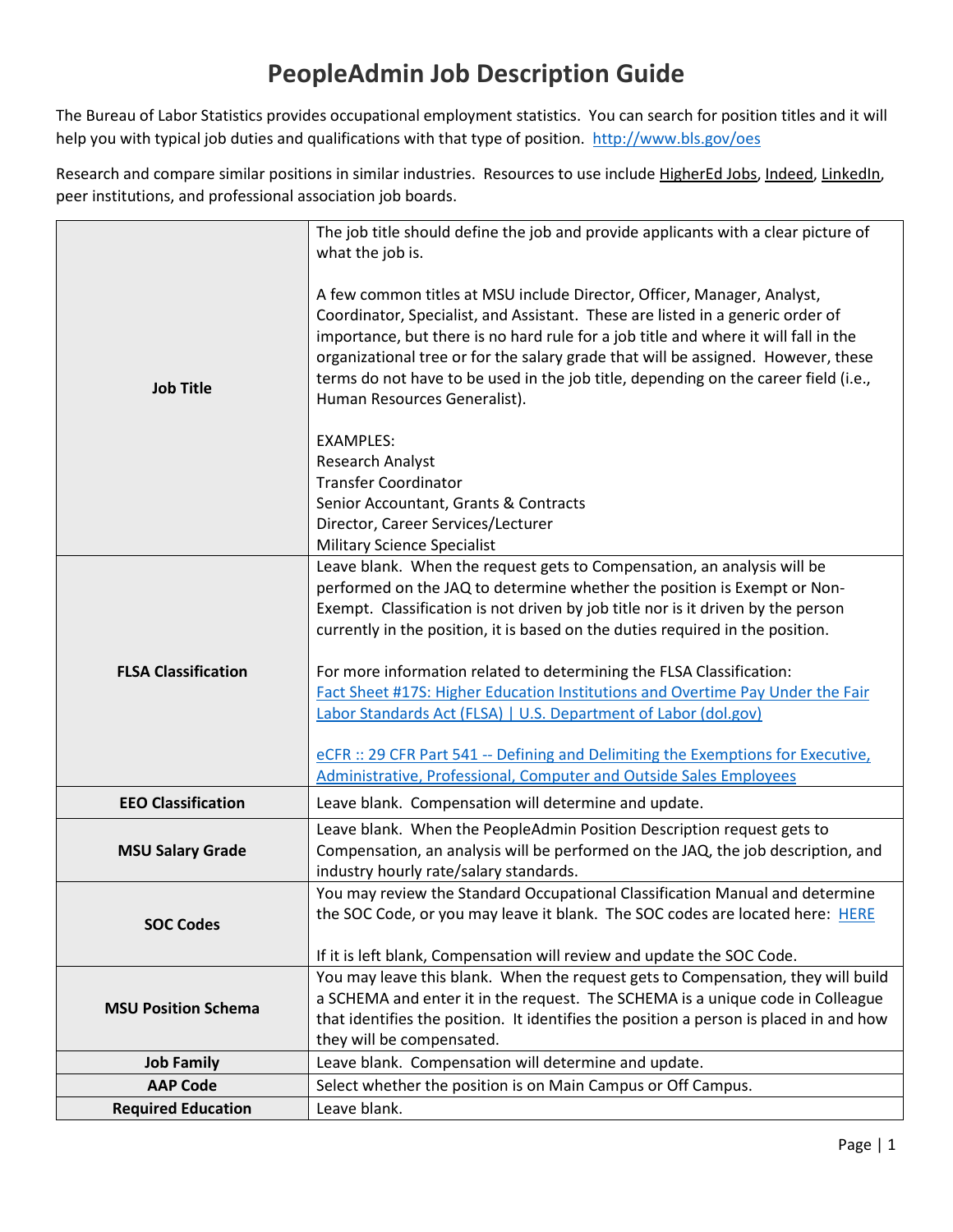| <b>Other Education Explained</b>                                  | Leave blank.                                                                                                                                                                                                                                                                                                                                                                                                                                                                                                                                                                                                                                                                                                                                                                                                                                                                                                                                                                                                                                                                                                                                                                                                                                                                                                                                                                                                                                                                                                                |
|-------------------------------------------------------------------|-----------------------------------------------------------------------------------------------------------------------------------------------------------------------------------------------------------------------------------------------------------------------------------------------------------------------------------------------------------------------------------------------------------------------------------------------------------------------------------------------------------------------------------------------------------------------------------------------------------------------------------------------------------------------------------------------------------------------------------------------------------------------------------------------------------------------------------------------------------------------------------------------------------------------------------------------------------------------------------------------------------------------------------------------------------------------------------------------------------------------------------------------------------------------------------------------------------------------------------------------------------------------------------------------------------------------------------------------------------------------------------------------------------------------------------------------------------------------------------------------------------------------------|
| Equivalency                                                       | Leave blank.                                                                                                                                                                                                                                                                                                                                                                                                                                                                                                                                                                                                                                                                                                                                                                                                                                                                                                                                                                                                                                                                                                                                                                                                                                                                                                                                                                                                                                                                                                                |
| <b>Required Experience</b><br><b>Years/Months</b>                 | Leave blank.                                                                                                                                                                                                                                                                                                                                                                                                                                                                                                                                                                                                                                                                                                                                                                                                                                                                                                                                                                                                                                                                                                                                                                                                                                                                                                                                                                                                                                                                                                                |
| <b>Other Required Experience</b><br><b>Years/Months Explained</b> | Leave blank.                                                                                                                                                                                                                                                                                                                                                                                                                                                                                                                                                                                                                                                                                                                                                                                                                                                                                                                                                                                                                                                                                                                                                                                                                                                                                                                                                                                                                                                                                                                |
| <b>Required Certifications/Licenses</b>                           | Leave blank.                                                                                                                                                                                                                                                                                                                                                                                                                                                                                                                                                                                                                                                                                                                                                                                                                                                                                                                                                                                                                                                                                                                                                                                                                                                                                                                                                                                                                                                                                                                |
| <b>Classification Effective Date</b>                              | Leave blank. Compensation will determine and update.                                                                                                                                                                                                                                                                                                                                                                                                                                                                                                                                                                                                                                                                                                                                                                                                                                                                                                                                                                                                                                                                                                                                                                                                                                                                                                                                                                                                                                                                        |
| <b>Job Summary</b>                                                | The Job Summary includes a summary and overall objective of the job in 2-5<br>sentences, in paragraph form.<br>Do not list anything in this section that is covered in a section below. Avoid<br>repetition.<br><b>EXAMPLES:</b><br>The Director for Financial Planning and Analysis prepares and coordinates financial<br>data analysis to develop projections and statistical models with recommendations<br>and conclusions for executive decision making. Serves in an advisory role to<br>increase organizational efficiency and institutional outcomes.<br>The Transfer Coordinator will be responsible for the overall development,<br>evaluation and implementation of a transfer degree/audit program that will create<br>a seamless transition for transfer students applying to Morehead State University.<br>This person will provide a vision and direction for transfer academic advising and<br>assist with the training of academic advisors at MSU and the community colleges in<br>transfer equivalencies. The Transfer Coordinator will analyze, verify accreditation,<br>and create an electronic academic transcript for all non-matriculated and 2+2<br>articulation applicants at the time of inquiry. The position requires data encoding<br>in the Datatel Colleague transcripts module, degree audit module, block transfer<br>module and degree/audit transfer articulation matrix. This is a highly technical<br>position that involves a complex credit equivalency matrix and modules dealing |
| <b>Essential Duties and</b><br><b>Responsibilities</b>            | with very sensitive and confidential data information.<br>This section includes tasks that are part of the job and are truly necessary or a<br>requirement to perform the job.<br>Write each duty and/or responsibility on a separate line. Do not use headers,<br>bullet points, bold, italics, or underline text.<br>Do not list every single task the position could ever perform, limit the list to those<br>that are essential to the position.<br>Start each duty/responsibility with an action verb in third-person singular present<br>tense. Examples include develops, assists, manages, creates, completes, etc.<br>Do not use verbs that imply a one-time occurrence, such as "implements". Once a<br>task is implemented, is it then managed or maintained? If so, use a word that<br>implies ongoing work.<br><b>EXAMPLES:</b><br>Supports maintenance by submitting images to a server-based digital image<br>database that includes text descriptions.                                                                                                                                                                                                                                                                                                                                                                                                                                                                                                                                                      |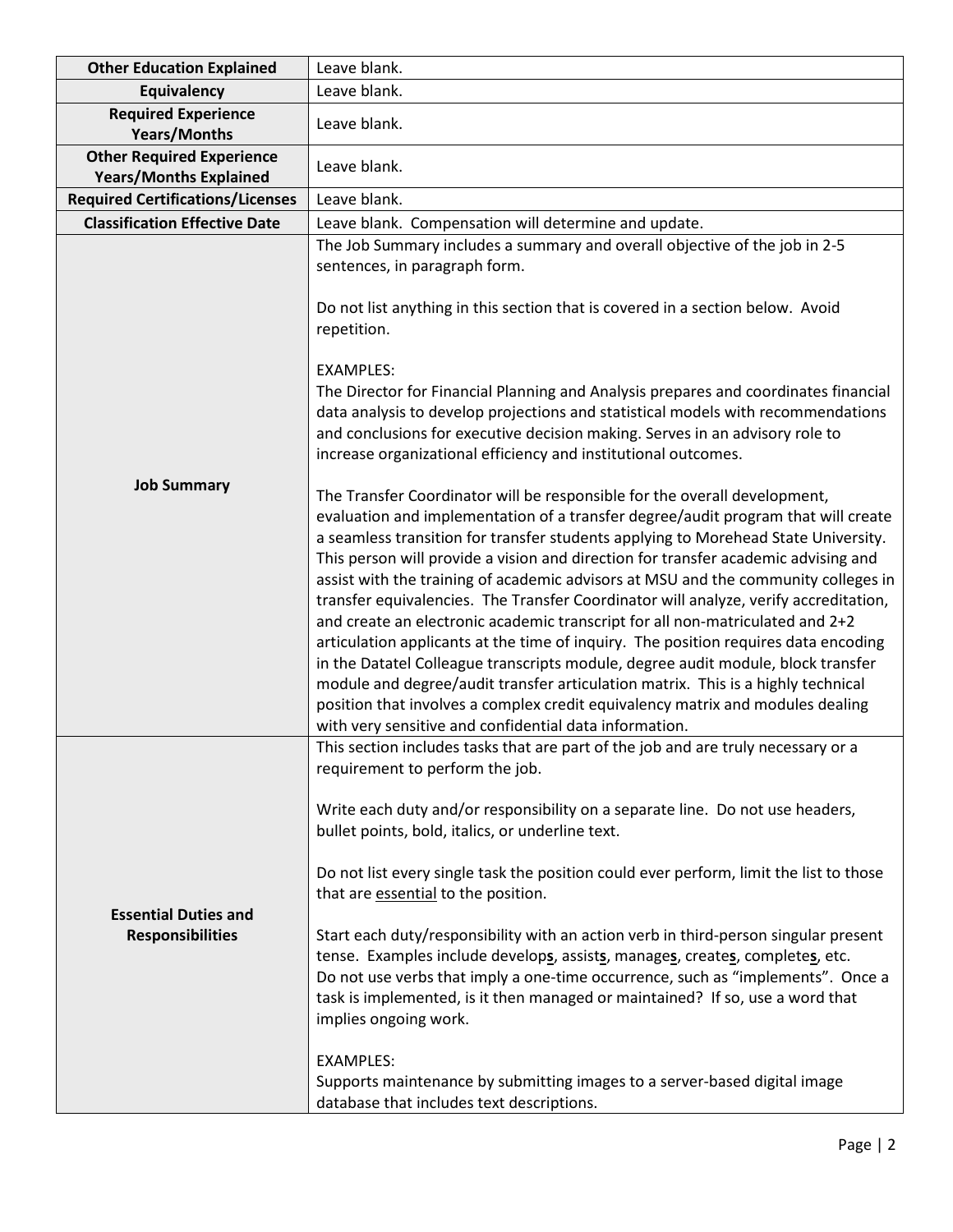|                                                    | Assists in the development and implementation of Traditional Music curriculum<br>and maintaining academic rigor.<br>Plans, organizes and conducts educational programs for the campus community to<br>promote compliance with policies and regulations and promote operational<br>efficiency.<br>Maintains accurate time cards for all shift employees; ensures that preventive                                                                                                                                                                                                                                                                                                                                                                                                                                                                                         |
|----------------------------------------------------|-------------------------------------------------------------------------------------------------------------------------------------------------------------------------------------------------------------------------------------------------------------------------------------------------------------------------------------------------------------------------------------------------------------------------------------------------------------------------------------------------------------------------------------------------------------------------------------------------------------------------------------------------------------------------------------------------------------------------------------------------------------------------------------------------------------------------------------------------------------------------|
|                                                    | maintenance is performed on all departmental equipment; ensures that accurate<br>records are prepared and maintained.                                                                                                                                                                                                                                                                                                                                                                                                                                                                                                                                                                                                                                                                                                                                                   |
| <b>Other Duties and</b><br><b>Responsibilities</b> | Always include the statement: Performs other duties as assigned by supervisor.<br>This section would include other duties that are not regular occurrences in the<br>position.<br><b>EXAMPLES:</b><br>Advises prospective students with regard to their transfer status and courses<br>as they relate to future matriculation at MSU. Provides leadership and<br>advising training to MSU academic advisors and advisors at transfer<br>institutions in the service region.<br>Performs other duties as assigned by supervisor.                                                                                                                                                                                                                                                                                                                                         |
|                                                    | Participates in professional organizations such as Kentucky Association of<br>Colleges and Employers and National Association of Colleges and Employers<br>for the purpose of remaining on the forefront of on campus recruiting trends.<br>Represents the Office of Career Services at recruitment and registration<br>activities (e.g., Open House, SOAR, etc.) as appropriate and necessary.<br>Performs other duties as assigned by supervisor.                                                                                                                                                                                                                                                                                                                                                                                                                     |
| <b>Organizational Relationships</b>                | This section identifies to whom the position reports (by title, not name) and any<br>positions supervised.<br>Can also include to whom the position interacts with across campus.<br><b>EXAMPLES:</b><br>The Financial Manager reports directly to the Director of the Center for<br>STEM+eXcellence. This position interacts with representatives from the Office of<br>Research and Sponsored Programs; departmental faculty and staff; personnel from<br>Human Resources and personnel from Accounting and Budgetary Control, other<br>Center staff including program educators, pre-service teachers, student interns,<br>student volunteers, and vendors.<br>The Transfer Coordinator reports directly to the Associate Registrar. This position<br>interacts with students, deans, department chairs, University administrators,<br>alumni and external agencies. |
| <b>Minimum Requirements</b>                        | The minimum qualifications are the minimum amount of education and/or<br>experience and the minimum level of knowledge, skills, abilities, licensures,<br>certifications and other job-related requirements that must be met for a candidate<br>to be considered for a position.<br>This section should be written in paragraph form.<br>If a Bachelor's degree or higher is required, the employee in the position will be<br>eligible for KTRS/ORP retirement. If an Associate's degree or lower is required or                                                                                                                                                                                                                                                                                                                                                       |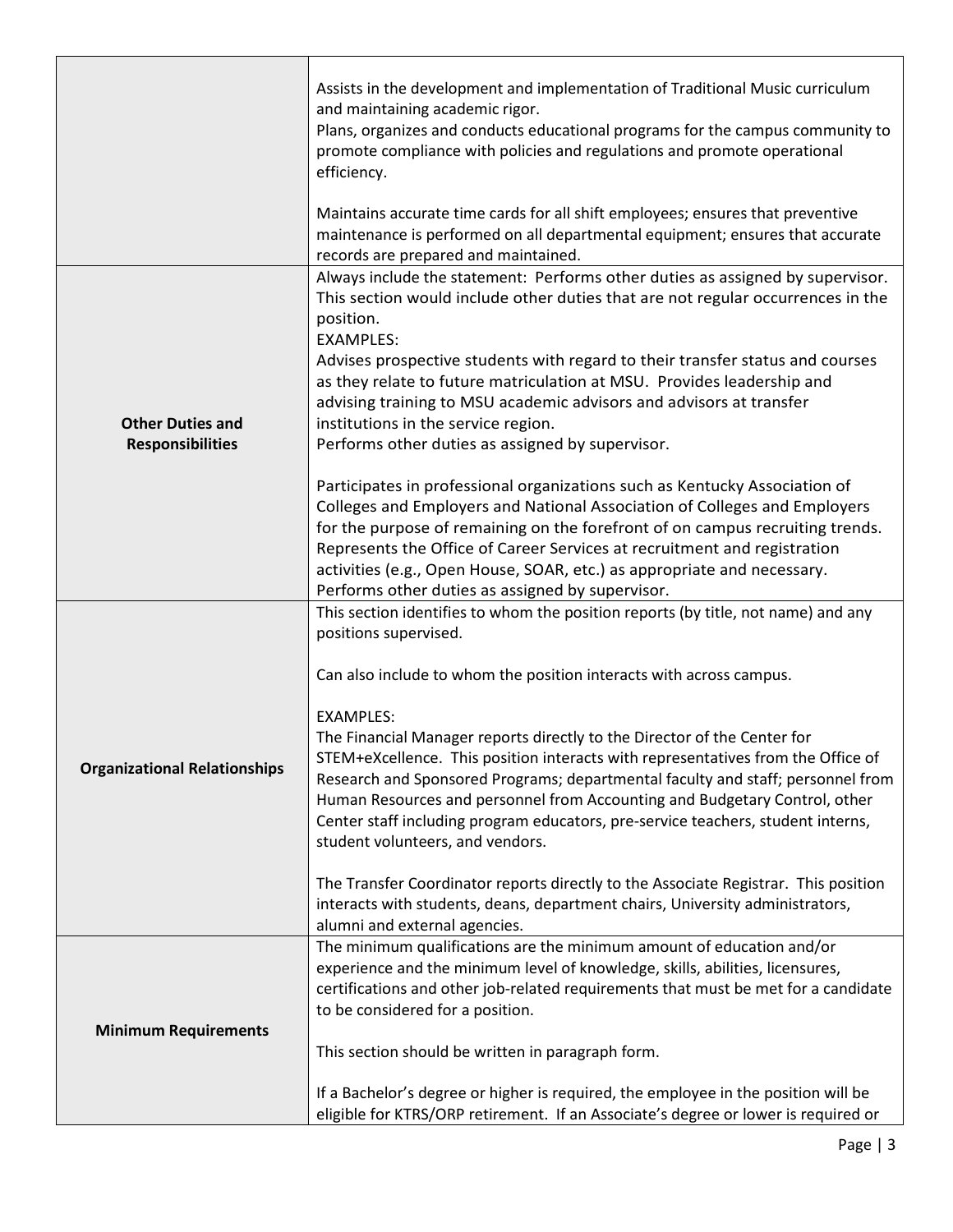|                                                      | allowed, the employee in the position will be eligible for KERS/KPPA retirement.<br>For example, if the minimum requirement is written as "bachelor's degree and 1<br>year of experience or an associate's degree with 3 years of experience", then the<br>employee would be eligible for KERS/KPPA retirement.<br>The amount of experience in years will factor into the formula for determining the<br>recommended hourly rate/salary. For example, if the minimum years of<br>experience is 2, then credit for an hourly rate/salary over the entry market for the<br>grade will only be given for experience beyond 2 years. If the candidate has 6<br>years of experience, then credit will be given for 4 years when determining the<br>appropriate hourly rate/salary. If the candidate has 2 years of experience, then no<br>credit will be given towards an hourly rate/salary over entry for the grade. For<br>more details, please contact Compensation at 783-2097. |
|------------------------------------------------------|---------------------------------------------------------------------------------------------------------------------------------------------------------------------------------------------------------------------------------------------------------------------------------------------------------------------------------------------------------------------------------------------------------------------------------------------------------------------------------------------------------------------------------------------------------------------------------------------------------------------------------------------------------------------------------------------------------------------------------------------------------------------------------------------------------------------------------------------------------------------------------------------------------------------------------------------------------------------------------|
|                                                      | Also consider the discipline, salary and the region we are located in when<br>determining the qualifications. How you write those qualifications may limit the<br>number of qualified applicants for a posting. On the other hand, don't make the<br>quals so loose that your applicant pool is filled with those who cannot perform in<br>the position.                                                                                                                                                                                                                                                                                                                                                                                                                                                                                                                                                                                                                        |
|                                                      | The University will not hire a candidate who does not meet ALL of the minimum<br>qualifications. This is important for when it is time to do the job posting. All<br>applicants must be approved by the Chief Diversity Officer for interview and this is<br>an area reviewed for approval. Ensure you are not accidentally disqualifying or<br>discouraging people from applying who might actually be qualified for the position.                                                                                                                                                                                                                                                                                                                                                                                                                                                                                                                                             |
|                                                      | <b>EXAMPLES:</b><br>Bachelor Degree in a business-related field and 2 years of experience in<br>bookkeeping, accounting, or other related office experience. Hands-on computer<br>experience, effective communication skills, accuracy in detail work, and excellent<br>ability to relate to university staff, vendors, and stake-holders. Experience with<br>and knowledge of various computer software including but limited to Microsoft<br>Excel.                                                                                                                                                                                                                                                                                                                                                                                                                                                                                                                           |
|                                                      | Associate's degree and four years of progressively responsible secretarial<br>experience; or high school diploma or GED equivalent with 8 years of progressively<br>responsible secretarial experience. Must have experience with and knowledge of<br>various computer software programs related to department needs. Must be<br>knowledgeable of department and university programs in order to answer<br>inquiries based upon administrative policy.                                                                                                                                                                                                                                                                                                                                                                                                                                                                                                                          |
|                                                      | Include in this section any knowledge, skills and abilities that are desired for<br>completion of job duties, but not minimally required. Grant writing,<br>knowledge of higher education, experience in STEM, etc.                                                                                                                                                                                                                                                                                                                                                                                                                                                                                                                                                                                                                                                                                                                                                             |
| <b>Additional Desirable</b><br><b>Qualifications</b> | These qualifications can help you identify applicants who stand out in a group.<br>For example, if a minimum qualification is a Bachelor's Degree; a desired<br>qualification could be a Master's Degree. If minimum qualifications include 2<br>years of experience in generalized HR work; desired qualifications could be<br>additional years of experience in a specialized area of HR such as recruitment,<br>training, or benefits administration.                                                                                                                                                                                                                                                                                                                                                                                                                                                                                                                        |